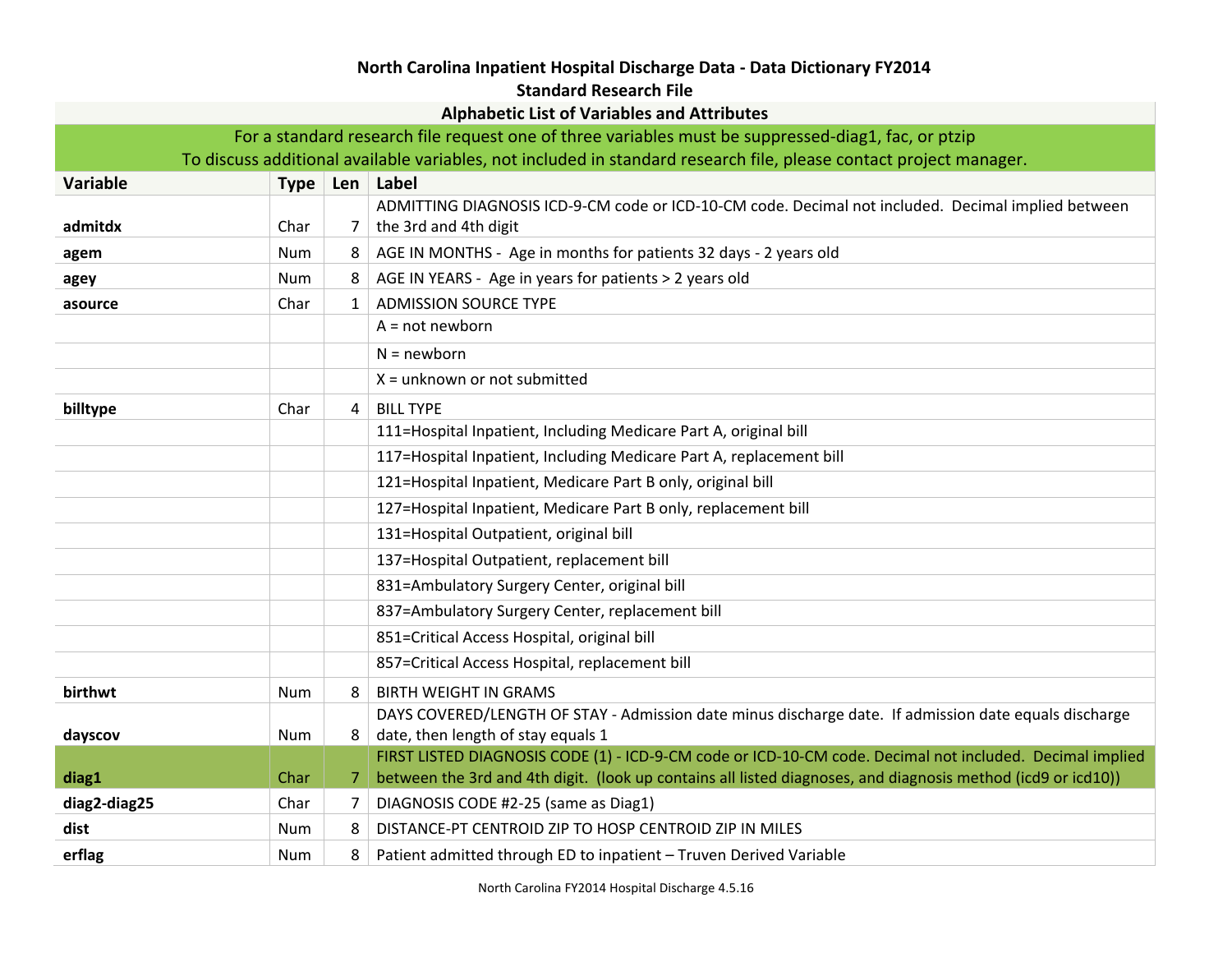|           |      |                | PRESENCE OF ER REV CODE (045x) =1                                                                           |
|-----------|------|----------------|-------------------------------------------------------------------------------------------------------------|
| ethnicity | Char | $\overline{2}$ | <b>ETHNICITY</b>                                                                                            |
|           |      |                | 1=Non-Hispanic                                                                                              |
|           |      |                | 2=Hispanic                                                                                                  |
| fac       | Char | 11             | FACILITY ID - Truven Hospital identification number (lookup contains facility name and address, no zipcode) |
| fyear     | Char | 6              | FISCAL YEAR - Four digit fiscal year                                                                        |
| hcfadrg   | Char | 6              | <b>CMS Diagnosis-Related Groups (MS-DRG)</b>                                                                |
| hcfamdc   | Char | 6              | <b>CMS Major Diagnostic Categories (MDC)</b>                                                                |
|           |      |                | 0=Ungroupable                                                                                               |
|           |      |                | 1=Diseases and disorders of the nervous system                                                              |
|           |      |                | 2=Diseases and disorders of the eye                                                                         |
|           |      |                | 3=Diseases and disorders of the ear, nose, mouth and throat                                                 |
|           |      |                | 4=Diseases and disorders of the respiratory system                                                          |
|           |      |                | 5=Diseases and disorders of the circulatory system                                                          |
|           |      |                | 6=Diseases and disorders of the digestive system                                                            |
|           |      |                | 7=Diseases and disorders of the hepatobiliary system and pancreas                                           |
|           |      |                | 8=Diseases and disorders of the musculoskeletal system and connective tissue                                |
|           |      |                | 9=Diseases and disorders of the skin, subcutaneous tissue and breast                                        |
|           |      |                | 10=Endocrine, nutritional and metabolic diseases and disorders                                              |
|           |      |                | 11=Diseases and disorders of the kidney and urinary tract                                                   |
|           |      |                | 12=Diseases and disorders of the male reproductive system                                                   |
|           |      |                | 13=Diseases and disorders of the female reproductive system                                                 |
|           |      |                | 14=Pregnancy, childbirth and the puerperium                                                                 |
|           |      |                | 15=Newborns and other neonates with conditions originating in the perinatal period                          |
|           |      |                | 16=Diseases and disorders of the blood, blood forming organs and immunological disorders                    |
|           |      |                | 17=Myeloproliferative diseases and disorders, and poorly differentiated neoplasms                           |
|           |      |                | 18=Infectious and parasitic diseases (systemic or unspecified sites)                                        |
|           |      |                | 19=Mental diseases and disorders                                                                            |
|           |      |                | 20=Alcohol/drug use and alcohol/drug induced organic mental disorders                                       |
|           |      |                | 21=Injuries, poisonings and toxic effects of drugs                                                          |
|           |      |                | 22=Burns                                                                                                    |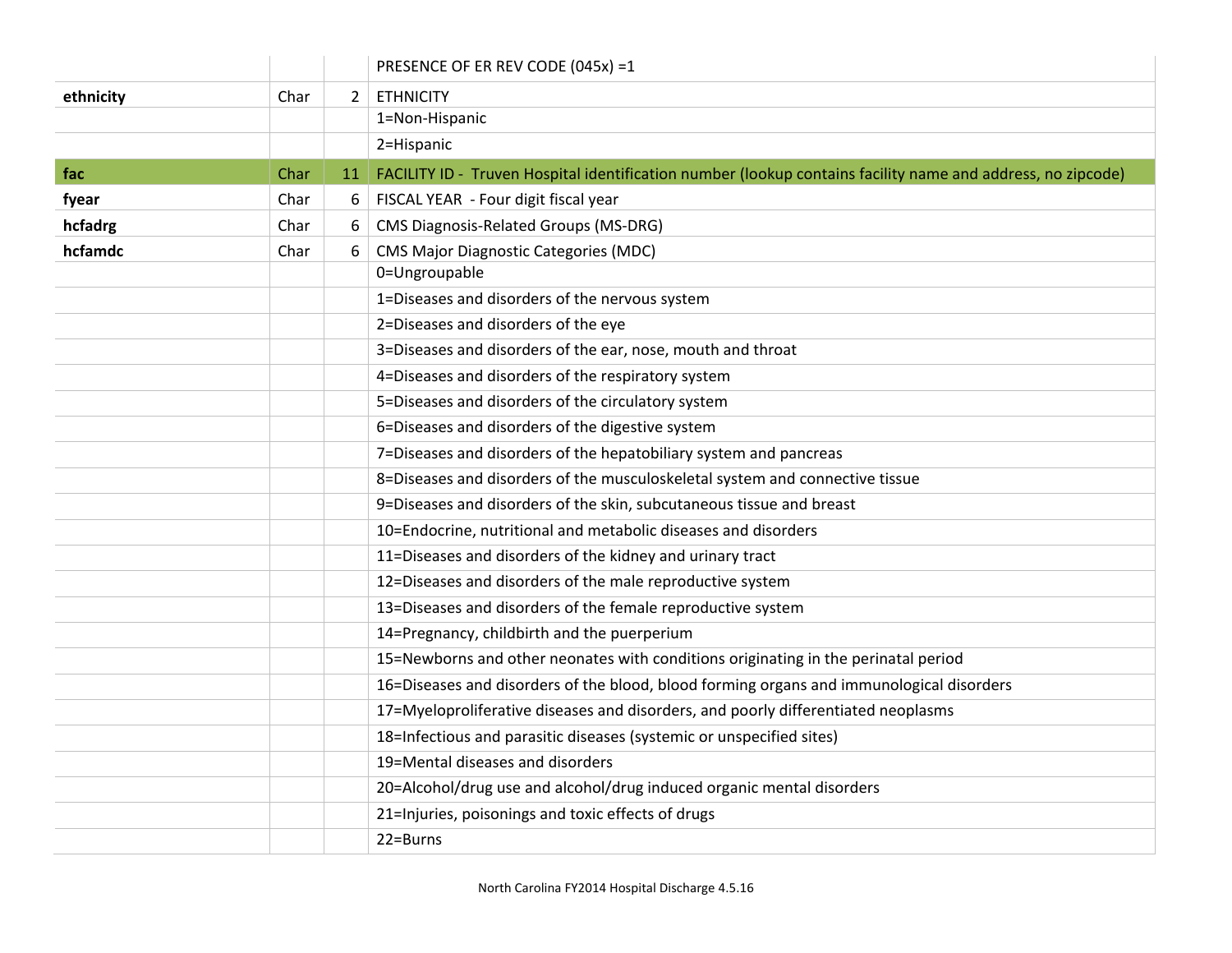|        |      |   | 23=Factors influencing health status and other contacts with health services                                                |
|--------|------|---|-----------------------------------------------------------------------------------------------------------------------------|
|        |      |   | 24=Multiple significant trauma                                                                                              |
|        |      |   | 25=Human immunodeficiency virus infections                                                                                  |
| orflag | Num  | 8 | Indication of Operating Room Use during stay, Truven Derived Variable<br>PRESENCE OF Operating Room (OR REV CODE (036x) = 1 |
| payer1 | Char | 2 | PRIMARY PAYER CODE - State-specific payer code                                                                              |
|        |      |   | 09=Self Pay (historical P)                                                                                                  |
|        |      |   | 10=Central Certification (historical F)                                                                                     |
|        |      |   | 11=Other Non-Federal Program (historical X)                                                                                 |
|        |      |   | 12=Preferred Provider Organization (PPO) (historical Z)                                                                     |
|        |      |   | 13=Point of Service (POS) (historical Y)                                                                                    |
|        |      |   | 14=Exclusive Provider Organization (EPO) (historical J)                                                                     |
|        |      |   | 15=Indemnity Insurance (Historical L)                                                                                       |
|        |      |   | 16=Health Maintenance Organization (HMO) Medicare Risk (Historical K)                                                       |
|        |      |   | (A/AM=historical automobile medical)                                                                                        |
|        |      |   | BL=Blue Cross & Blue Shield (historical B)                                                                                  |
|        |      |   | CH=Champus (historical C)                                                                                                   |
|        |      |   | CI=Commercial Insurance (historical I)                                                                                      |
|        |      |   | DS=Disability (historical G)                                                                                                |
|        |      |   | HM=Health Maintenance Organization (HMO) (historical H)                                                                     |
|        |      |   | LI=Liability (historical Q)                                                                                                 |
|        |      |   | LM=Liability Medical (historical R)                                                                                         |
|        |      |   | MA=Medicare Part A (historical M)                                                                                           |
|        |      |   | MB=Medicare Part B (historical T)                                                                                           |
|        |      |   | MC=Medicaid (historical D)                                                                                                  |
|        |      |   | (N=historical other government)                                                                                             |
|        |      |   | OF=Other federal program (historical V)                                                                                     |
|        |      |   | (S=historical self insured)                                                                                                 |
|        |      |   | TV=Title V (historical 1)                                                                                                   |
|        |      |   | VA=Veteran Administration Plan (historical 2)                                                                               |
|        |      |   | WC=Workers Compensation Health Claim (historical W)                                                                         |
|        |      |   | ZZ=Mutually defined unknown (historical U)                                                                                  |

North Carolina FY2014 Hospital Discharge 4.5.16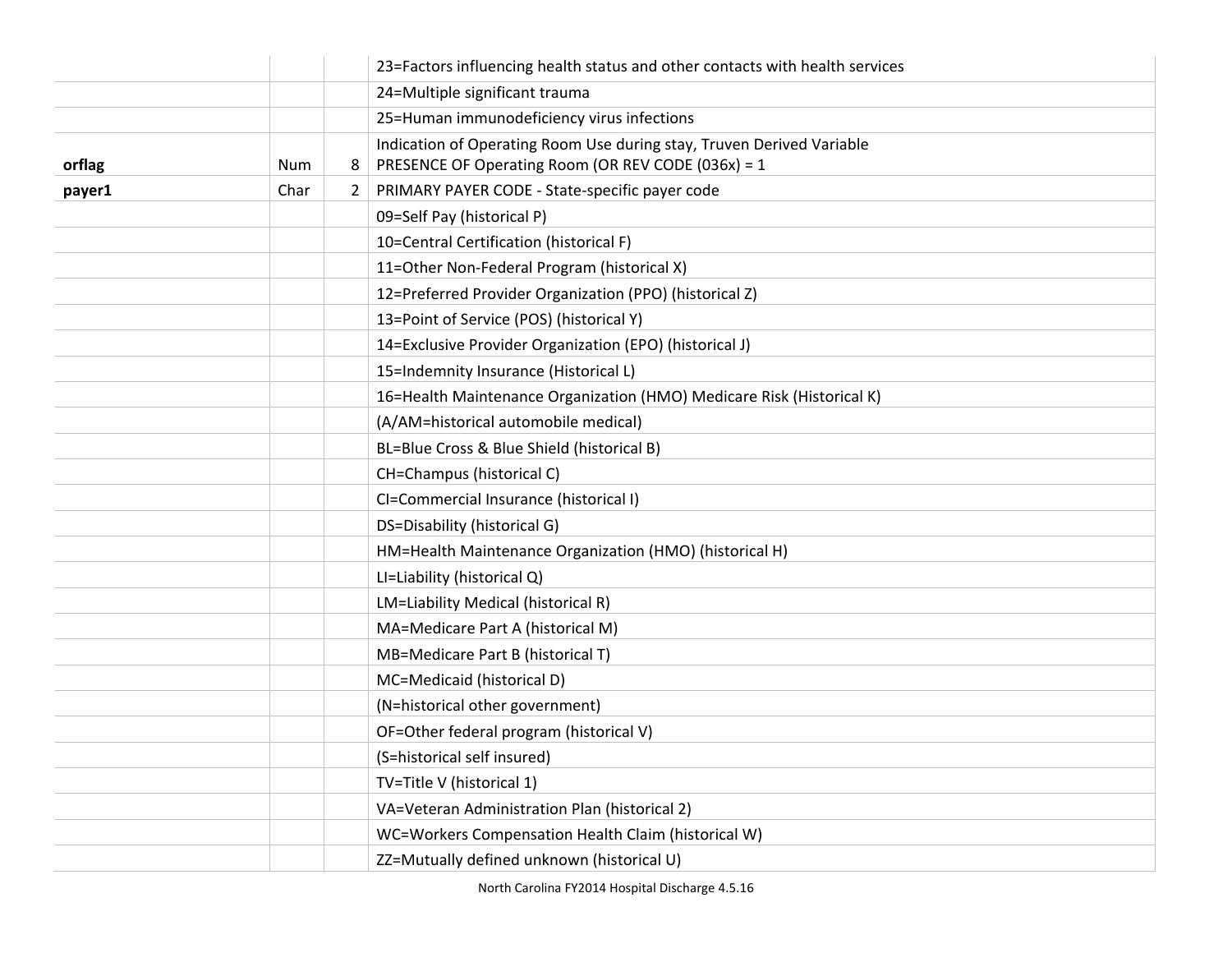| payer2-3       | Char | $\mathbf{2}$ | PAYER CODE 2-3 - secondary payer sources, same as payer1                                                                                                                                                                                                                                                                                                                                                                                 |
|----------------|------|--------------|------------------------------------------------------------------------------------------------------------------------------------------------------------------------------------------------------------------------------------------------------------------------------------------------------------------------------------------------------------------------------------------------------------------------------------------|
| paysub1-3      | Char | 4            | PAYER SUBCLASS 1-3 - Payer sub-classification code (see look up)                                                                                                                                                                                                                                                                                                                                                                         |
| poa1           | Char | $\mathbf{1}$ | Present on Admission Indicator (related to diag1-25)<br>$Y = Yes$ ; present at time of inpatient admission<br>$N = No$ ; not present at time of inpatient<br>admission<br>U = Unknown; documentation insufficient to<br>determine if condition was POA<br>W = Clinically undetermined; provider unable<br>to determine clinically whether condition<br>was POA or not<br>1 = Exempt, This diagnosis code is exempt from<br>POA reporting |
| <b>Poa2-25</b> | Char | $\mathbf{1}$ | Same as POA1                                                                                                                                                                                                                                                                                                                                                                                                                             |
| proccd1        | Char | 7            | FIRST LISTED PROCEDURE CODE - ICD-9-CM Procedure Code or ICD10-PCS procedure code. Decimal not<br>included. The decimal is implied between the 2nd and 3rd digits. (lookups contain all possible procedures)                                                                                                                                                                                                                             |
| proccd2-20     | Char | 7            | PROCEDURE CODE #2-20 - same as proccd1                                                                                                                                                                                                                                                                                                                                                                                                   |
| procdy1        | Num  | 8            | DAYS FROM ADMIT TO PROCCD1 - The number of days elapsed from the admission date to the procedure<br>date. A procedure can take place up to 2 days prior to the admission date. Thus, this number can be negative.<br>Zeros indicate the procedure is performed on the admission date.                                                                                                                                                    |
| procdy2-20     | Num  | 8            | DAYS FROM ADMIT TO PROCCD2-20 (same as procdy1)                                                                                                                                                                                                                                                                                                                                                                                          |
| ptstate        | Char | 2            | <b>PATIENT STATE - State Abbreviation</b>                                                                                                                                                                                                                                                                                                                                                                                                |
| ptcnty         | Char | 3.           | PATIENT COUNTY - 3 digit FIPS COUNTY CODE                                                                                                                                                                                                                                                                                                                                                                                                |
| ptzip          | Char | 5.           | <b>5 DIGIT PATIENT ZIP CODE</b>                                                                                                                                                                                                                                                                                                                                                                                                          |
| race           | Char | $\mathbf{1}$ | <b>RACE</b>                                                                                                                                                                                                                                                                                                                                                                                                                              |
|                |      |              | 1=American Indian (historical 1)                                                                                                                                                                                                                                                                                                                                                                                                         |
|                |      |              | 2=Asian (historical 2)                                                                                                                                                                                                                                                                                                                                                                                                                   |
|                |      |              | 3=Black or African-American (historical 3)                                                                                                                                                                                                                                                                                                                                                                                               |
|                |      |              | 4=Native Hawaiian or Pacific Islander (historical 2)                                                                                                                                                                                                                                                                                                                                                                                     |
|                |      |              | 5=Caucasian (historical 4)                                                                                                                                                                                                                                                                                                                                                                                                               |
|                |      |              | 6=Other race                                                                                                                                                                                                                                                                                                                                                                                                                             |
|                |      |              | 9=Patient declined or unavailable                                                                                                                                                                                                                                                                                                                                                                                                        |
| revchg1        | Num  | 8            | ROUTINE CHARGES - Routine charges, sum of revenue codes 101,110 - 179                                                                                                                                                                                                                                                                                                                                                                    |
| revchg2        | Num  | 8            | ICU/CCU CHARGES - ICU / CCU charges, sum of revenue codes 200-219                                                                                                                                                                                                                                                                                                                                                                        |
| revchg3        | Num  | 8            | SURGERY CHARGES - Surgical charges, sum of revenue codes 360-379,710 - 729                                                                                                                                                                                                                                                                                                                                                               |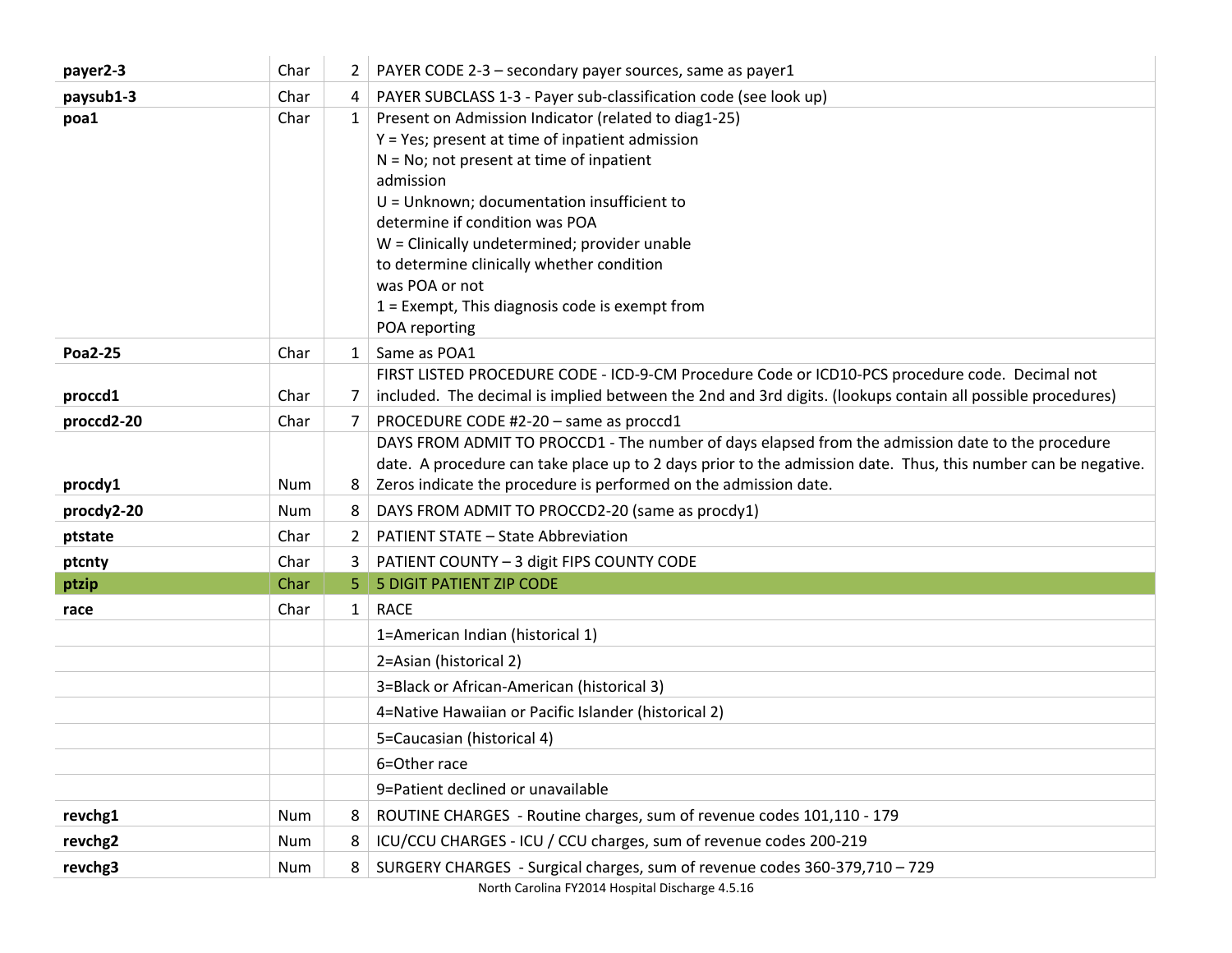| revchg4  | Num  | 8 | LAB CHARGES - Lab and blood charges, sum of revenue codes 300 -319, 390 - 399, 740 - 759           |
|----------|------|---|----------------------------------------------------------------------------------------------------|
| revchg5  | Num  | 8 | PHARMACY CHARGES - Pharmacy charge, sum of revenue codes 250 - 269,630 - 639.                      |
| revchg6  | Num  | 8 | RADIOLOGY CHARGES - Radiology charge, sum of revenue codes 280 - 289,320 - 359, 400 - 409          |
| revchg7  | Num  | 8 | RESPIRATORY CHARGES - Respiratory charge, sum of revenue codes 410 - 419,460 - 469                 |
| revchg8  | Num  | 8 | THERAPY CHARGES - Therapy charge, sum of revenue codes 420 - 449,470 - 479                         |
| revchg9  | Num  | 8 | SUPPLIES CHARGES - Supplies charge, sum of revenue codes 270 - 279, 620 - 629                      |
|          |      |   | OTHER CHARGES - Other charges, sum of revenue codes 70-77; 100;180-189; 220-249; 290-299; 380-389; |
| revchg10 | Num  | 8 | 450-459; 480-619; 640-669; 700-709; 730-739; 760-769; 790-859; 880-929; 940-949; 960-999           |
| servline | Char | 6 | <b>SERVICE LINE</b>                                                                                |
|          |      |   | 1 = CARDIAC CARE (Medical)                                                                         |
|          |      |   | 2 = CARDIAC CARE (Surgical)                                                                        |
|          |      |   | 3 = CANCER CARE (Medical)                                                                          |
|          |      |   | 4 = CANCER CARE (Surgical)                                                                         |
|          |      |   | 5 = NEUROLOGICAL (Medical)                                                                         |
|          |      |   | 6 = NEUROLOGICAL (Surgical)                                                                        |
|          |      |   | 7 = RENAL / UROLOGY (Medical)                                                                      |
|          |      |   | 8 = RENAL / UROLOGY (Surgical)                                                                     |
|          |      |   | 9 = WOMENS HEALTH                                                                                  |
|          |      |   | 10 = ORTHOPEDICS (Medical)                                                                         |
|          |      |   | 11 = ORTHOPEDICS (Surgical)                                                                        |
|          |      |   | 12 = RESPIRATORY                                                                                   |
|          |      |   | $13 = MEDICINE$                                                                                    |
|          |      |   | 14 = GENERAL SURGERY                                                                               |
|          |      |   | 15 = OTHER SURGERY                                                                                 |
|          |      |   | $16 = NEWBORN$                                                                                     |
|          |      |   | 17 = PSYCHIATRY                                                                                    |
|          |      |   | 18 = OPHTHALMOLOGY                                                                                 |
|          |      |   | 19 = TRAUMA (Medical)                                                                              |
|          |      |   | 20 = TRAUMA (Surgical)                                                                             |
|          |      |   | $21 = DENTAL$                                                                                      |
|          |      |   | 22 = SUBSTANCE ABUSE                                                                               |
|          |      |   | 23 = MISCELLANEOUS                                                                                 |